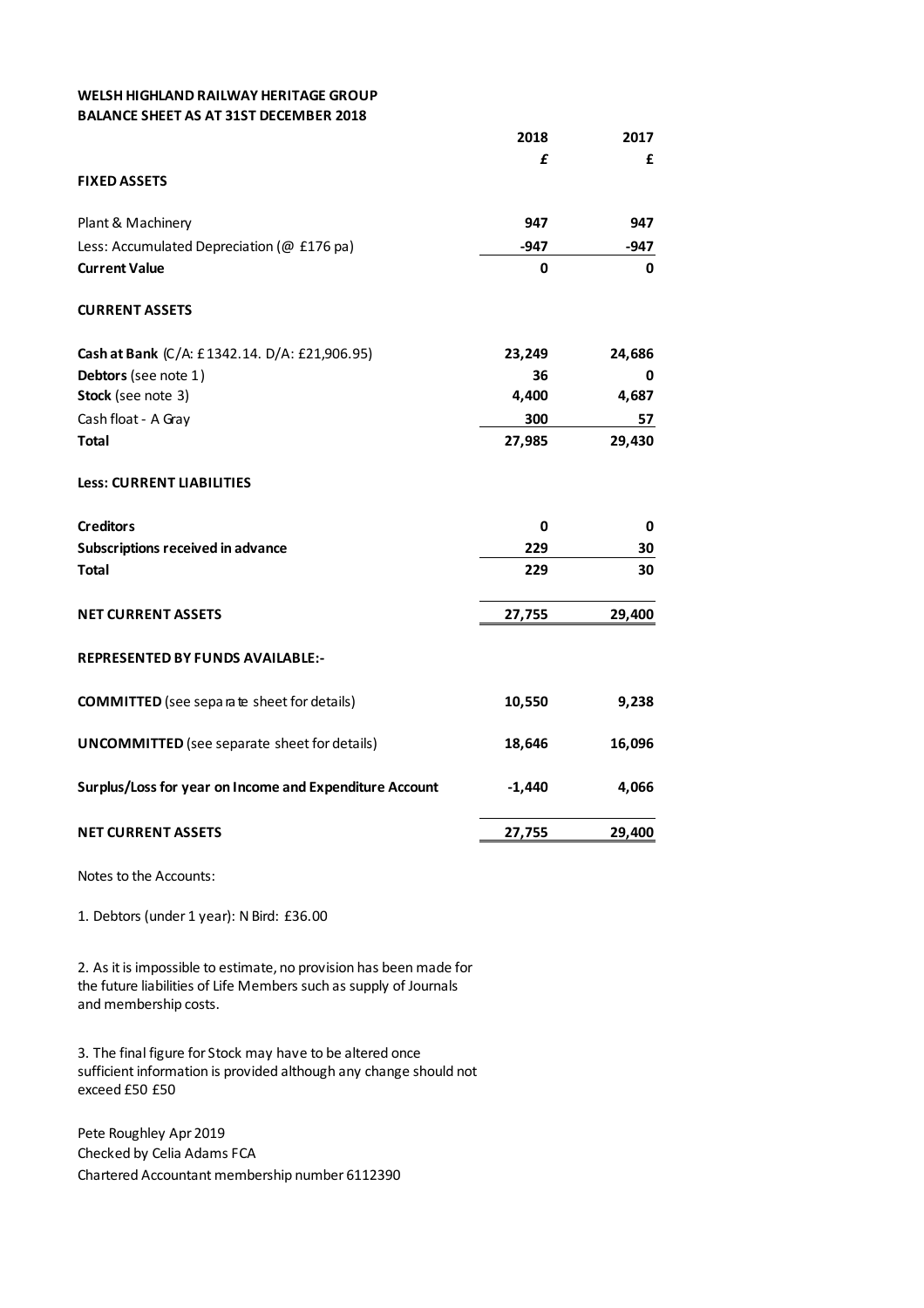## **WELSH HIGHLAND RAILWAY HERITAGE GROUP INCOME & EXPENDITURE ACCOUNT FOR THE YEAR ENDING 31ST DECEMBER 2018**

|                                                                   | 2018     | 2017   |
|-------------------------------------------------------------------|----------|--------|
| <b>INCOME</b>                                                     | £        | £      |
| Annual subs                                                       | 3,127    | 3,497  |
| Life subs                                                         | 0        | 100    |
| (Total Membership 2018 = 264; 2017 = 267)                         | 3,127    | 3,597  |
| Subs in Advance (2019)                                            | 230      | 30     |
| L Esposito Float Repaid                                           |          | 5      |
| <b>GENERAL DONATIONS</b>                                          | 749      | 654    |
| <b>SPECIFIC DONATIONS</b> (see separate breakdown)                | 676      | 252    |
| SALES of Journal, Guidebooks, Books, DVDs etc                     |          |        |
| Sales in advance                                                  | 1,083    |        |
| Income                                                            | 1,447    | 7,883  |
|                                                                   | 2,530    | 7,883  |
| Less: cost of sales: DVD's: 43.75; Pub Costs: 55.88; P&P: 214.84; |          |        |
| - Postage Rec'd:26.21)                                            | 288      | 624    |
| <b>Profit on Sales</b>                                            | 2,241    | 7,260  |
| <b>Bank Interest</b>                                              | 13       | 11     |
| <b>TOTAL INCOME</b>                                               | 7,037    | 11,807 |
| <b>EXPENDITURE</b>                                                |          |        |
| <b>JOURNAL</b>                                                    |          |        |
| Printing                                                          | 1,436    | 1,334  |
| Distribution                                                      | 984      | 1,012  |
| <b>Total</b>                                                      | 2,420    | 2,346  |
| <b>CONSERVATION</b>                                               |          |        |
| <b>Bettws Garmon Stonework</b>                                    | 3,600    | 0      |
| <b>Artifacts Purchased</b>                                        | 515      | 0      |
| Heritage Train Sponsorship & Expenses                             | 507      | 0      |
| Committed Fund Spending (see separate breakdown)                  | 365      | 5,022  |
| <b>ADMINISTRATION</b>                                             |          |        |
| Marketing                                                         | 369      | 0      |
| Membership expenses (leaflets)                                    | 0        | 240    |
| Increase Sales Expenses Float                                     | 200      | 0      |
| Website                                                           | 437      | 73     |
| A.G.M/meeting expenses                                            | 65       | 60     |
| Depreciation of Plant & Machinery                                 | 0        | 0      |
| <b>TOTAL EXPENDITURE</b>                                          | 8,477    | 7,741  |
| <b>EXCESS OF INCOME OVER EXPENDITURE</b>                          | $-1,440$ | 4,066  |
|                                                                   |          |        |